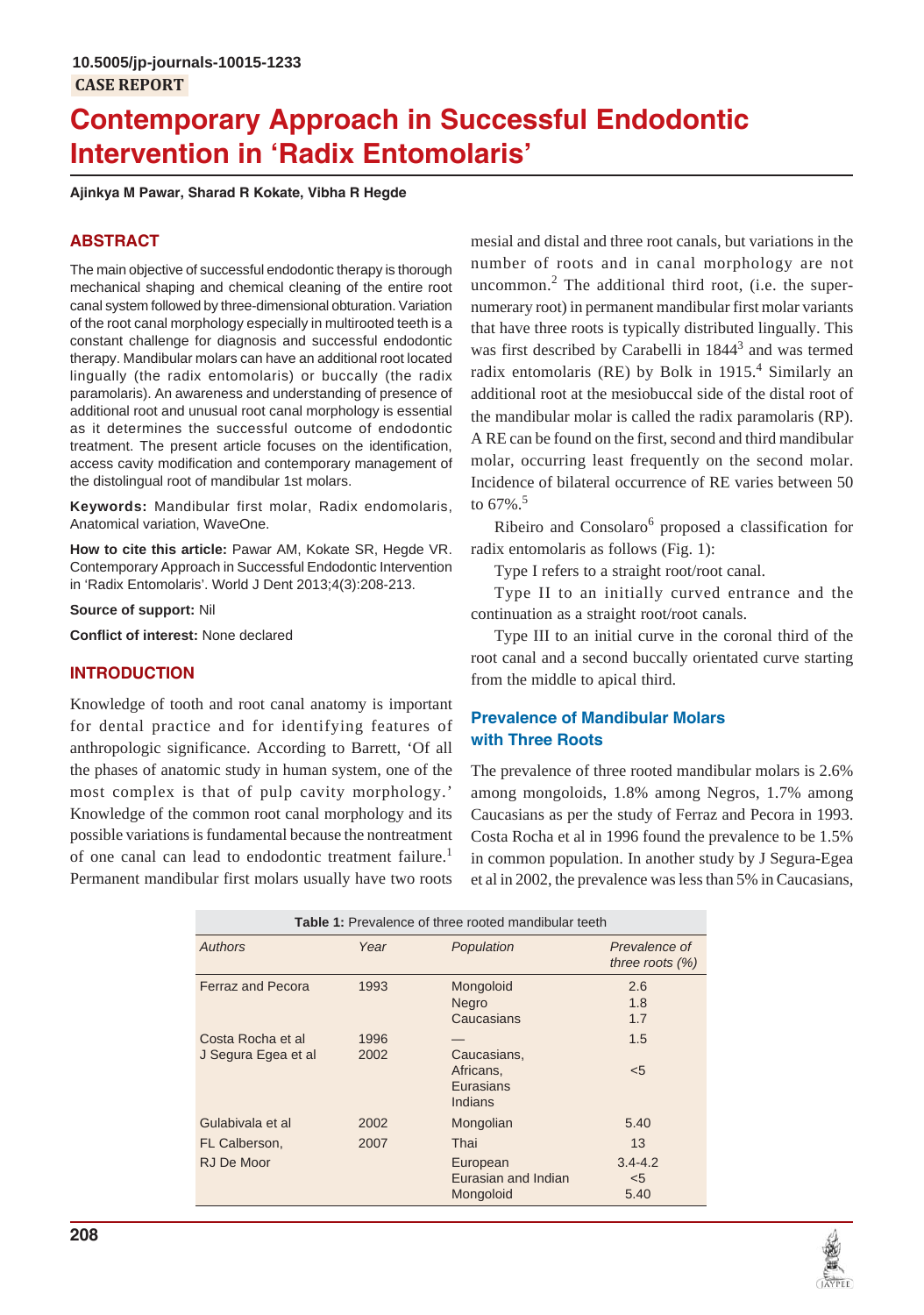*Contemporary Approach in Successful Endodontic Intervention in 'Radix Entomolaris'*



**Fig. 1:** Classification of radix entomolaris

Africans, Eurasians and Indians and 5 to 40% in mongoloids. According to Gulabivala et al there was 13% prevalence of three rooted mandibular molars in Thai population in 2002. In yet another study by FL Calberson, RJ De Moor the prevalence was found to be 3.4 to 4.2% in European population, less than 5% in Eurasian and Indian population and 5 to 40% Mongoloid population (Table 1). $6,7$ According to Quackenbush, extraroot occurred unilaterally in approximately 40% of all cases and was seen predominantly on the right side.

This article describes the diagnosis and nonsurgical endodontic management of series of cases with radix entomolaris.

#### **CASE REPORTS**

#### **Case 1**

A 32-year-old male patient was reported to the Department of Conservative Dentistry and Endodontics at YMT Dental College and Hospital, Kharghar with a chief complaint of pain in the lower right back region. On history taking the patient gave a history of intermittent pain for 6 months that increased intensity for the past 2 days. On clinical examination the tooth presented an extensive occlusal carious lesion. The pretreatment radiograph showed deep occlusal caries involving the pulp and an additional root between the mesial and distal roots that showed apical radiolucency. Two radiographs with different horizontal angulations were made which confirmed that the additional root was located distolingual to the mesial root. He complained of pain while biting, tenderness to percussion, sensitivity to heat and cold and it was diagnosed as apical periodontitis and endodontic treatment was planned. The tooth was anesthetized and then isolated under rubber dam. Caries were excavated and a standardized trapezoidal access cavity was made using endoaccess burs. Two distal (one of which was located very lingually) and two mesial canal orifices were located using an endodontic explorer. The canal lengths were determined using radiograph and an apex locator. Initial glide path was prepared till 15# k-files in all the canals which were followed by use of Sx for opening orifice and final cleaning and shaping was performed using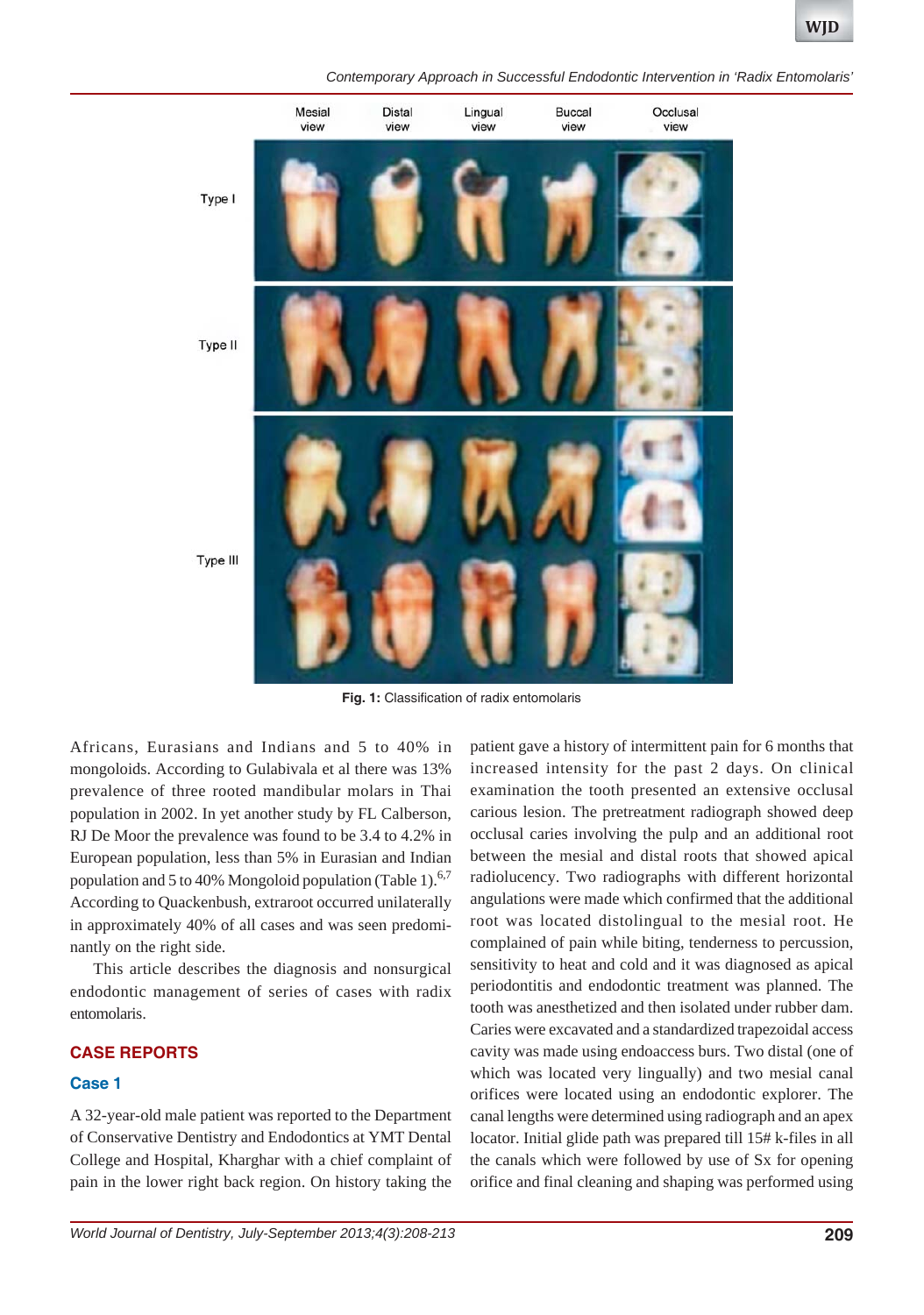

**Fig. 2A:** Preoperative RVG **Fig. 2B:** Working length RVG



single waveOne (red) primary reciprocating single file system. Irrigation between each instrument was done using 5.25% sodium hypochlorite and RC-Help was used as a lubricant for each file. A final rinse was done using sodium hypochloride followed by 17% EDTA. After the master cone selection canals were obturated with laterally condensed gutta-percha and AH Plus sealer (Figs 2A to D).

## **Case 2**

A 28-year-old female patient was reported to the Department of Conservative Dentistry and Endodontics at YMT Dental College and Hospital with the complaint of pain in the lower left back tooth region. Patient gave a history of pain since 2 weeks. Preoperative radiograph revealed deep occlusal caries involving the pulp with a faint outline of an additional root overlapping the mesial and distal roots. Clinical, radiographic examination and pulp testing of left mandibular first molar revealed that the tooth was symptomatic and endodontic treatment was planned. Patient had a severe gag





**Fig. 2C:** Mastercone RVG **Fig. 2D:** Postobturation RVG

reflex on application of rubber dam and hence the treatment was decided to be undertaken under cotton roll isolation. The treatment followed the same way as in case 1 and the tooth was obturated (Figs 3A to D).

## **Case 3**

A 32-year-old male patient reported to the Department of Conservative Dentistry and Endodontics at YMT Dental College and Hospital with chief complaint of pain in lower right posterior tooth 46. The medical history was noncontributory. Clinical examination revealed deep occlusal caries and substantial destruction of the crown part of the tooth. The preoperative radiographs revealed the presence of an additional distolingual root and an endodontic therapy was planned. Local anesthesia was administered and rubber dam isolation was done followed by the root canal treatment as in the same way as in case 1 and the tooth was obturated (Figs 4A to C).

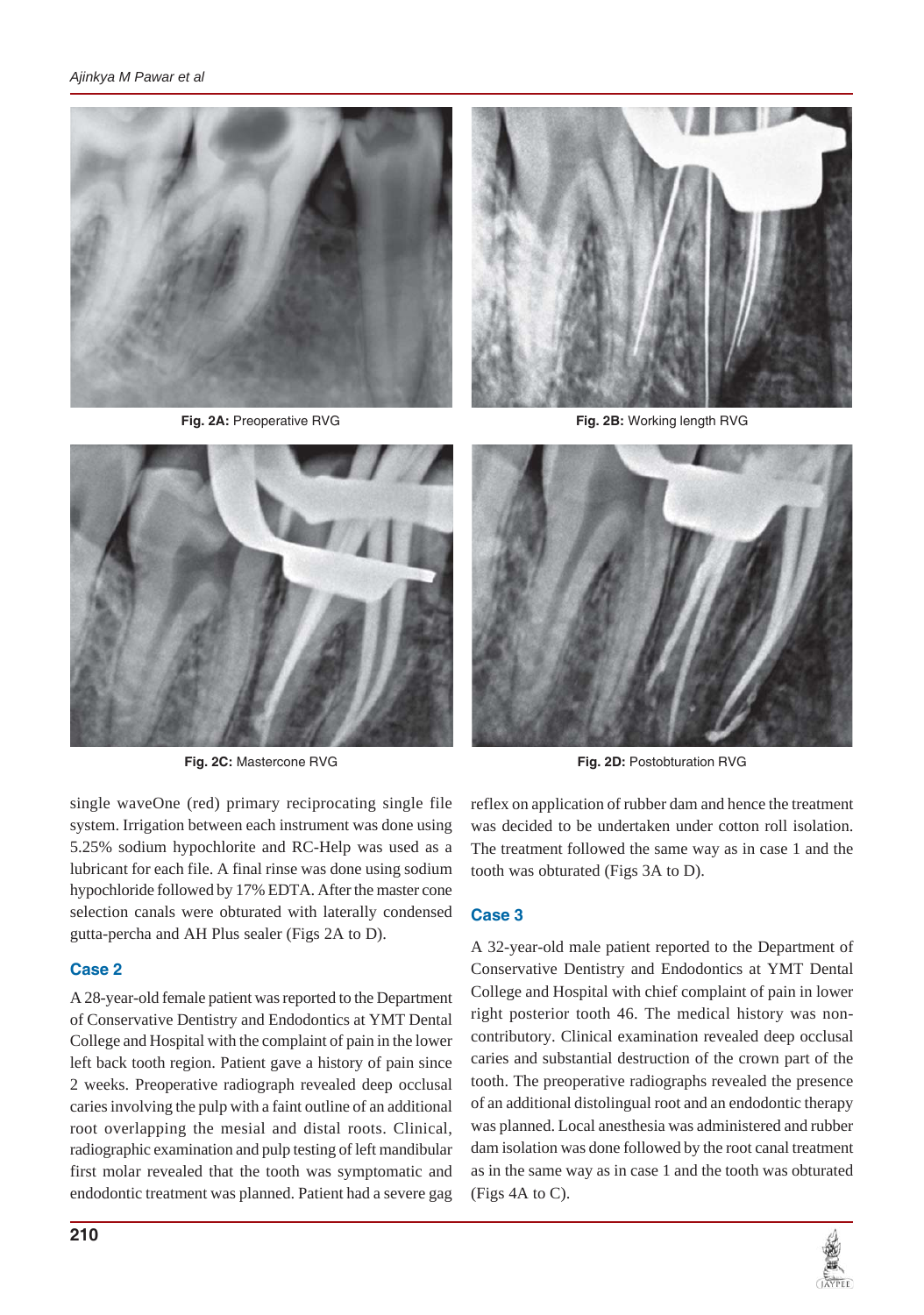*Contemporary Approach in Successful Endodontic Intervention in 'Radix Entomolaris'*





**Fig. 3A:** Preoperative RVG **Fig. 3B:** Working length RVG





**Fig. 3C:** Mastercone RVG **Fig. 3D:** Postobturation RVG



**Fig. 4A:** Working length RVG **Fig. 4B:** Mastercone RVG

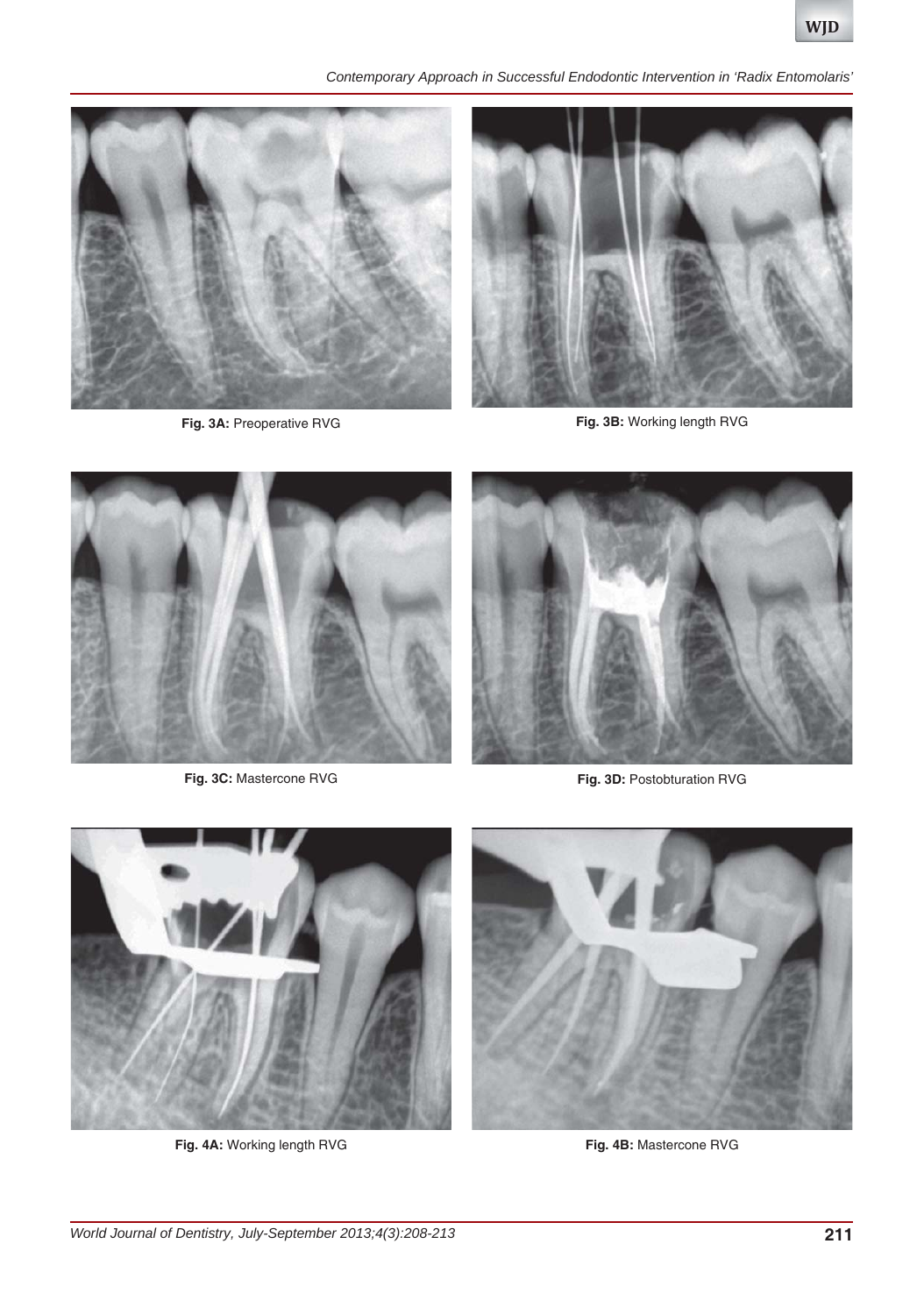

**Fig. 4C:** Postobturation RVG

## **DISCUSSION**

Radix entomolaris can be found on the first, second and third mandibular molar, occurring least frequently on the second molar. Bilateral occurrence of the RE ranges from 50 to 67%.<sup>8</sup> In a study by Garg et al it was concluded that the frequency of occurrence of an extraroot in the mandibular first molar is 5.27% in the Indian population.<sup>9</sup> The presence of RE can predictably challenge the success of endodontic treatment if missed. An accurate diagnosis of these supernumerary roots can avoid complications and failure of the root canal treatment.<sup>10</sup> According to Walker and Quackenbush, $^{11}$  normally a third root should readily be evident in about 90% of cases radiographically, but occasionally it might be difficult to see because of its slender dimensions. In addition, a file placed in such a root might give an artifactual appearance of a perforation. In such instances, an angled view (vertically and horizontally) is always beneficial.<sup>12</sup> With the distolingually located orifice of RE, a modification of the classic triangular opening cavity to a trapezoidal form is essential and attaining a straight line access is must.<sup>13</sup> A thorough inspection of the preoperative radiograph and interpretation of particular marks or characteristics, such as an unclear view or outline of the distal root contour or the root canal, can indicate the presence of a 'hidden' RE. A second radiograph should be taken from mesial and distal angulations. With a good knowledge of law of symmetry and law of orifices, various methods like, visualizing the dentinal map and canal bleeding points, using DG-16 explorer, microopener, troughing of the grooves with ultrasonic tips, staining the chamber floor with 1% methylene blue dye, champagne bubble test, magnetic resonance microscopy, CBCT and microcomputed tomography will be useful to locate the canals.<sup>14</sup>

A severe root inclination or canal curvature, particularly in the apical third of the root can cause shaping aberrations, such as straightening of the root canal, ledge formation, root canal transportation resulting in loss of working length. Therefore, after the canal location, orifice enlargement, working length determination and glide path preparation till 15# K-files should be administered followed by completion of shaping and cleaning by flexible nickeltitanium rotary files or as in these case series by waveOne reciprocating files. All of these steps help the file to attain a more centered preparation with restricted enlargement of the coronal third of the root canal.

A reciprocating motion decreases the impact of cyclic fatigue on NiTi rotary instrument's life when compared with rotational motion.15 The waveOne NiTi file system is a single-use, single-file system to shape the root canal completely from start to finish. It is single NiTi instrument resulting in decreased shaping time, allowing the clinician to spend more time cleaning the root-canal system with enhanced irrigation techniques. No risk of cross-contamination as it is single use file which also eliminates procedural errors by using a single instrument rather than using multiple files.<sup>16</sup>

## **CONCLUSION**

Not knowing the anatomy of the tooth we are treating is like setting out on an unknown journey without a road map. Skilled endodontist should always properly evaluate the radiographs to interpret the root canal anatomy and its variations or suspect the abnormalities needing further verification use of recent available Spiral CT and CBCT. Contemporary instrumentation not only effectively establishes the biomechanical preparation but also will reduce the incidence of complications thereby leading to successful endodontic intervention while dealing with rare anatomical abnormalities. Our experience is suggestive of waveOne that can be the best choice that would not only reduce the procedural errors during endodontic intervention but also establish a proper canal shape for 3D obturation.

## **REFERENCES**

- 1. Barbizam VB. Unusual anatomy of permanent maxillary molars. J Endodontology 2004;30:668-671.
- 2. Vertucci FJ. Root canal morphology and its relationship to endodontic procedures. Endod Topics 2005;10:3-29.
- 3. Carabelli G. Systematisches Handbuch der Zahnheikunde. 2nd ed. Vienna: Braumuller and Seidel; 1844:114p.
- 4. Bolk L. Bemerkungen u ber Wurzelvariationen am menschlichen unteren Molaren. Zeiting fur Morphologie Anthropologie 1915;17:605-610.
- 5. De Moor R, Deroose C, Calberson F. The radix entomolaris in mandibular first molars: an endodontic challenge. Int Endodo J 2004;37(11):789-799.
- 6. Ravanshad S, Nabavizade MR. Endodontic treatment of a mandibular second molar with two mesial roots: report of a case. IEJ 2008;3(4):137-140.